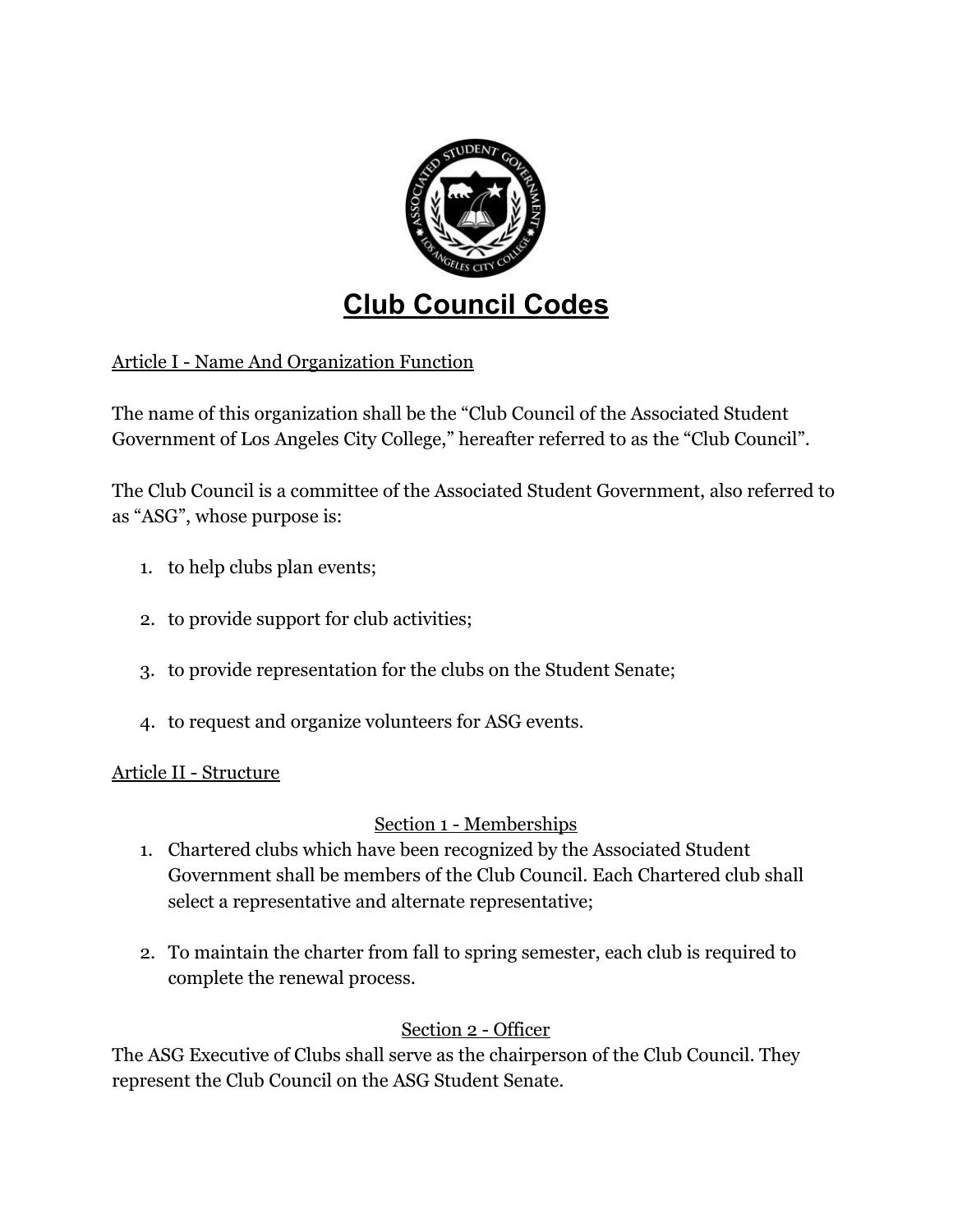#### Article III - Powers of the Club Council

The Club Council shall:

- 1. Serve as a representative body of all club and organizations;
- 2. Give recommendations to the ASG Student Senate regarding student activities.

## Article IV - Duties of Club Council Officer and Members

## Section 1 - Duties of the Chairperson

The Club Council Chair shall:

- 1. Process and issue club charters on behalf of the Club Council;
- 2. Schedule and preside over all Club Council meetings;
- 3. Be responsible for maintaining the records of the Club Council;
- 4. Maintain an active list of chartered clubs;
- 5. Upon the chartering of a club, shall provide the club's president with the following:
	- Club Council Codes;
	- Club manual, which includes information on funding procedures and college policies regarding publicity, distribution of materials, speakers, and events;
	- Any other documents and forms that may be pertinent or useful to member organizations.

Section 2 - Duties of Club Council Members Each member organization shall:

1. Send one (1) official Club Council representative to each and every Club Council meeting. An individual student may serve as the representative for only one club.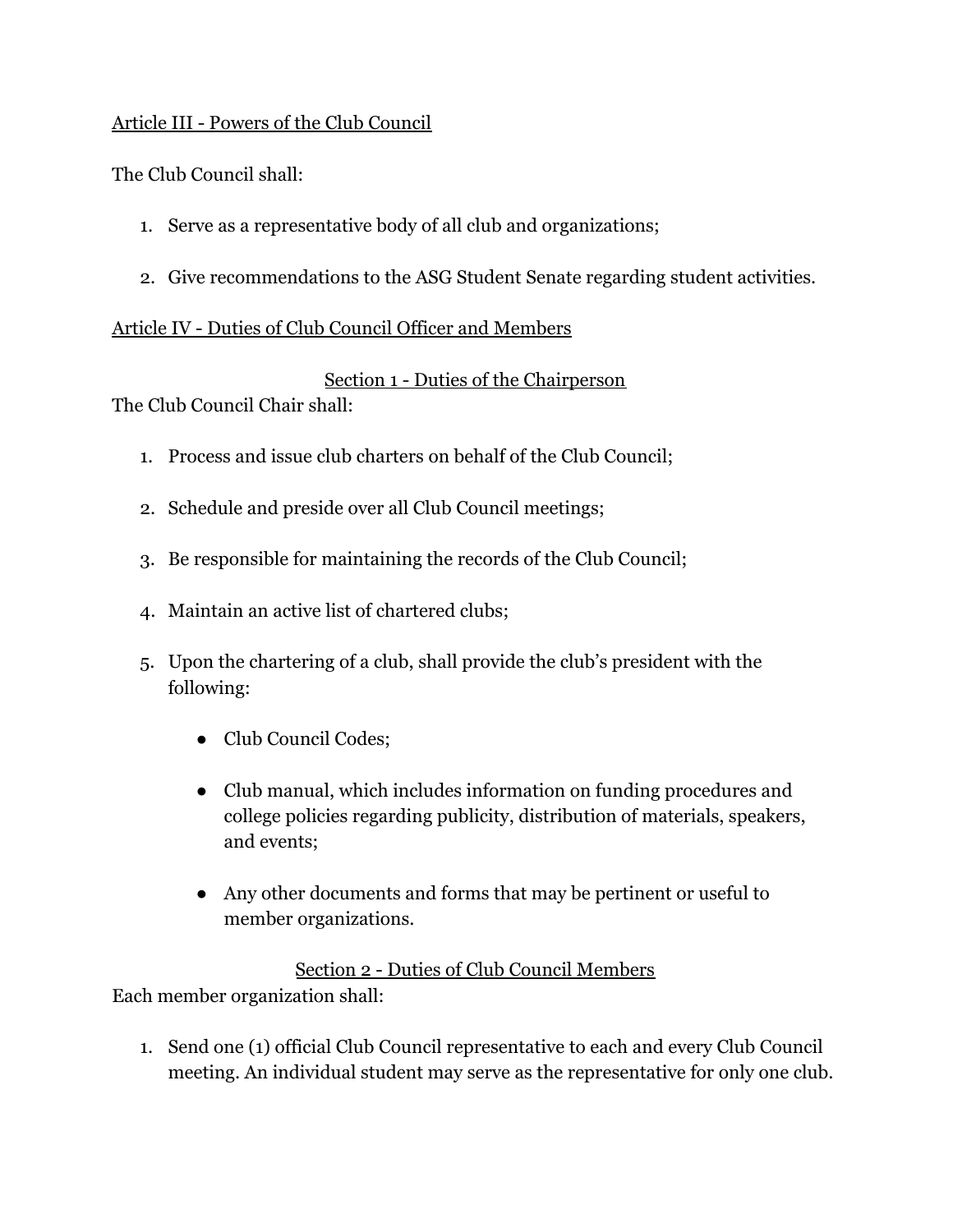- 2. Notify the Club Council Chairperson of any changes of representative, officers, or advisors.
- 3. Be responsible for the dissemination of all materials presented at any Club Council meeting or placed in the club's official mailbox located in the ASG sac desk.

# Article V - Meetings

The Club Council shall meet monthly and may meet bi-monthly (every two weeks) if needed, on a day, time, and place decided by the Club Council Chair. No Club Council meetings shall be held during the final examinations period.

# Article VI - Procedures for Club Chartering

The organization desiring Club Council membership shall:

- 1. Present a roster with a minimum of five (5) paid ASG members, including copies of their current registration receipts, charter applications, agreement and signature of a faculty advisor, and a copy of the club constitution;
- 2. Have a master copy of the club constitution and all other forms and materials signed by the club advisor and the president of the club concerned on hand;
- 3. Not be considered officially chartered until its charter application has been reviewed and approved by the Executive of Clubs and ASG advisor;
- 4. Ensure that their five (5) charter members are not charter members of another chartered club.

## Article VII - Suspension and Revocation of Charter

Section 1 - Reasons for Suspension and Revocation The charter of any club may be revoked by a majority vote of the ASG Student Senate, following a recommendation by the Executive of clubs, for failure to abide by the Associated Student Government Constitution and Bylaws, Club Codes, policies and regulations of the college, or failure to produce a verification of officers list.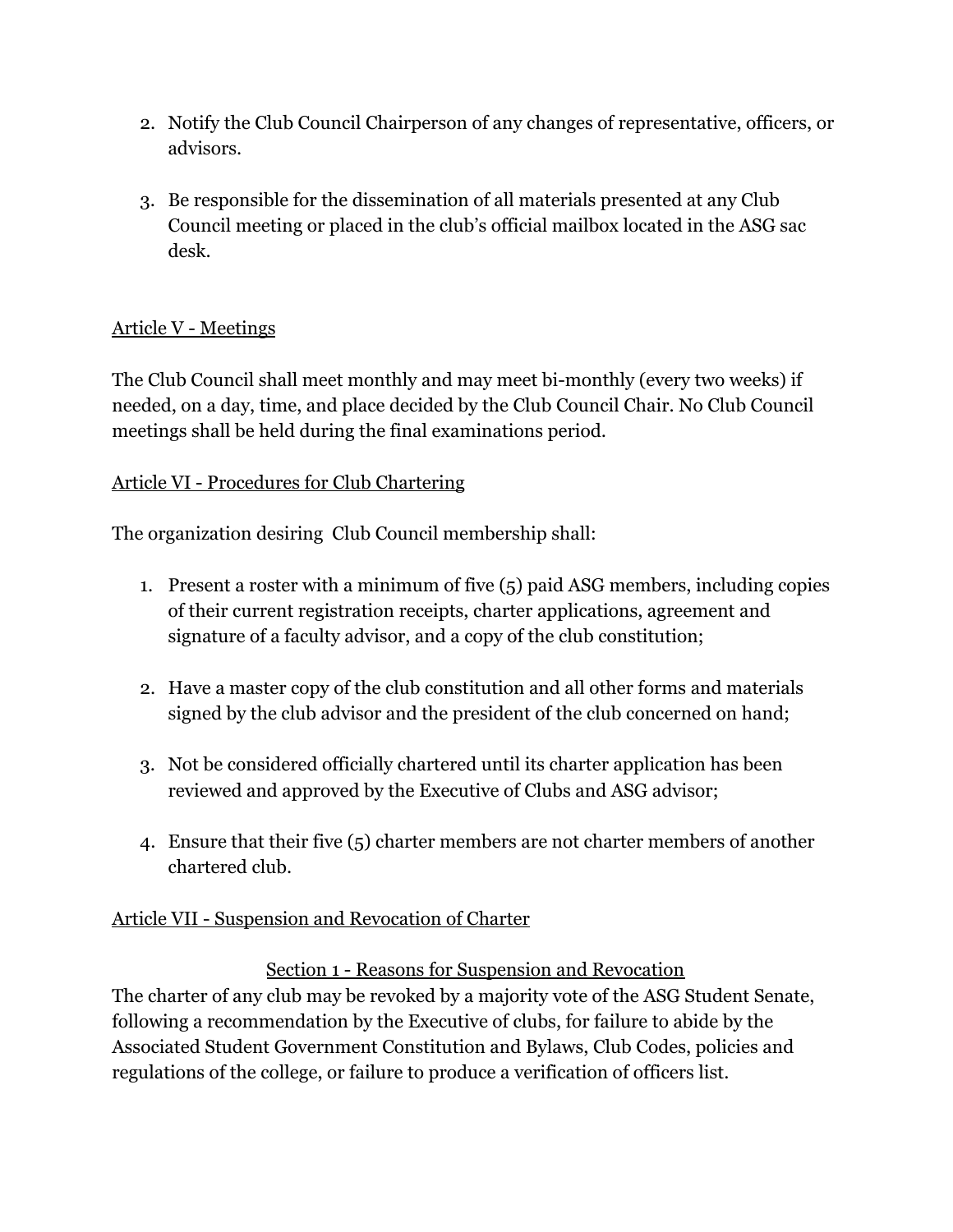Section 2 - Procedures for Suspension or Revocation of Charter

- 1. The Executive of Clubs may bring to the attention of the Student Senate a recommendation for the suspension or revocation of the charter of any club;
- 2. The recommendation must be in writing with documentation of the reasons supporting it;
- 3. The Executive of Clubs shall inform the Club Council, Office of Student Life, and the club concerned of the Student Senate's decision on suspension or revocation of any club's charter;
- 4. The Student Senate may vote to suspend rather than revoke a charter.

Section 3 - Terms of Suspension and Revocation of Club Charters 1. Suspension shall be for a maximum of four (4) weeks;

- 2. A suspended club shall cease to have the rights and privileges accorded to an on-campus club, except the privileges of holding club meetings, during the period of suspension;
- 3. A suspended club must continue to abide by the Club Council Codes;
- 4. A suspended club must continue to send a representative to Club Council meetings;
- 5. A club whose charter is revoked shall cease to be recognized as an on-campus club, and all rights and privileges will be immediately withdrawn.

# Article VIII - Funding

## Section 1 - Request for Funding

- 1. No club shall receive more than \$300 per semester from the Club Activities annual budget.
- 2. All funding requests must have the name of the club, the club president and the club advisor's signature, as well as a specific contact person and telephone number.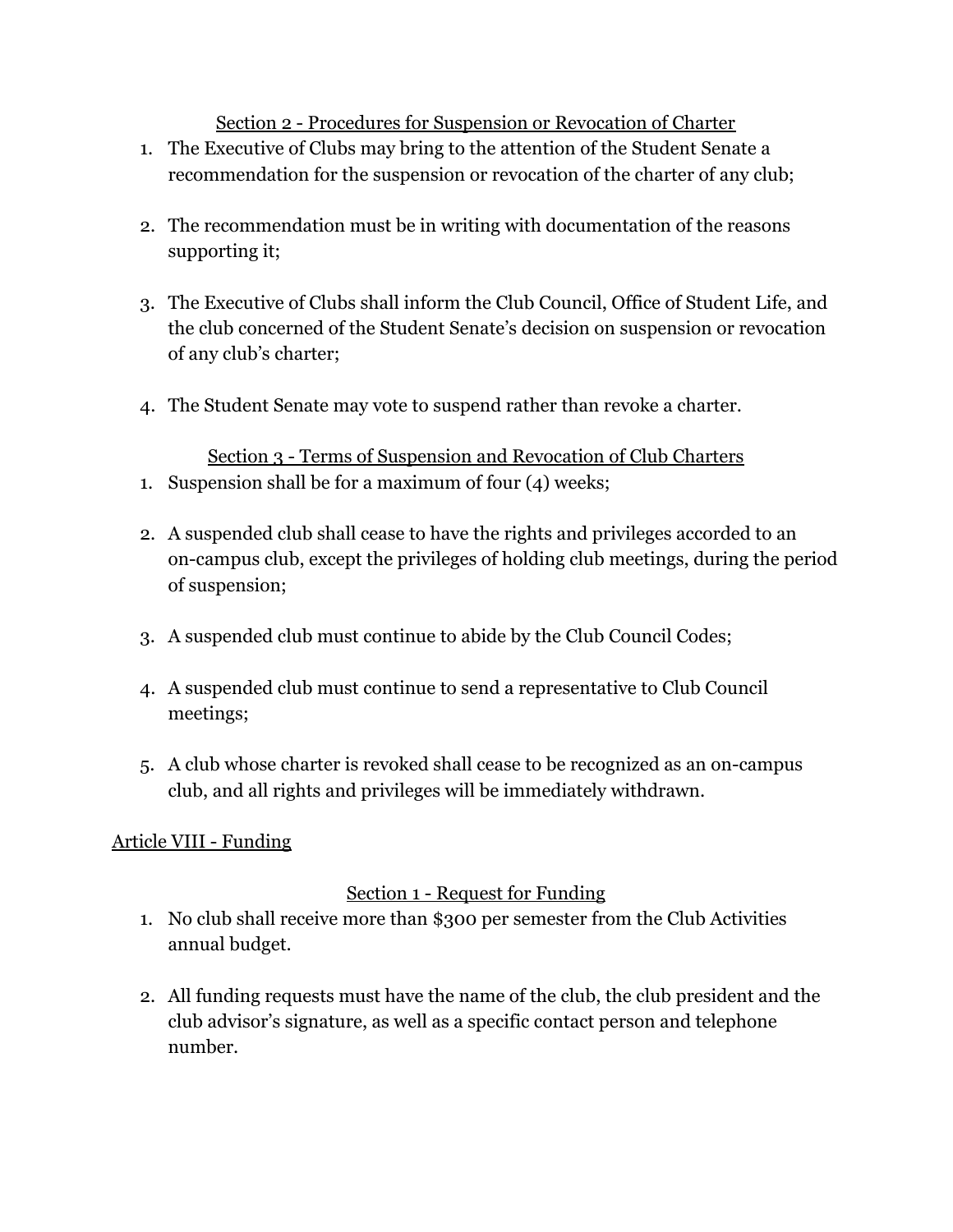- 3. All appropriate forms must be completed, signed, and filed with the Executive of Clubs.
- 4. All request for Club Council funds are presented by the Executive of Clubs to the Student Senate.
- 5. All funding requests must be approved by a majority vote of the Student Senate.
- 6. All items, events programs, uniforms, literature, etc., that are purchased with club Council or Associated Student Organization funds must acknowledge that support, i.e. "This event sponsored by (name 0f club), Club Council, and the Associated Student Government.

#### Section 2 - Fundraising

- 1. All club sponsored fundraising activities must have prior approval from the ASG Advisor and the college's Administrative Vice President of Budget.
- 2. To obtain approval, a request must be submitted a minimum of two (2) weeks prior to the activity. It must include:
	- Purpose for which the funds raised will be used;
	- Type of activity;
	- Date, time, and place;
	- A copy of club minutes authorizing the fundraising activity, signed by both club president and advisor.
- 3. All funds collected must be deposited in the club account in the College's Business Office. An accurate accounting of funds raised shall be provided to the ASG Executive of Finance and the ASG Executive of Clubs one week after the conclusion of the fundraising event.

## Section 3 - Seed Money

The purpose of Club seed money is to aid clubs in starting up for the semester by providing capital for their club projects and to encourage early chartering and project planning. Any club - new or re-chartering - that meets the eligibility requirements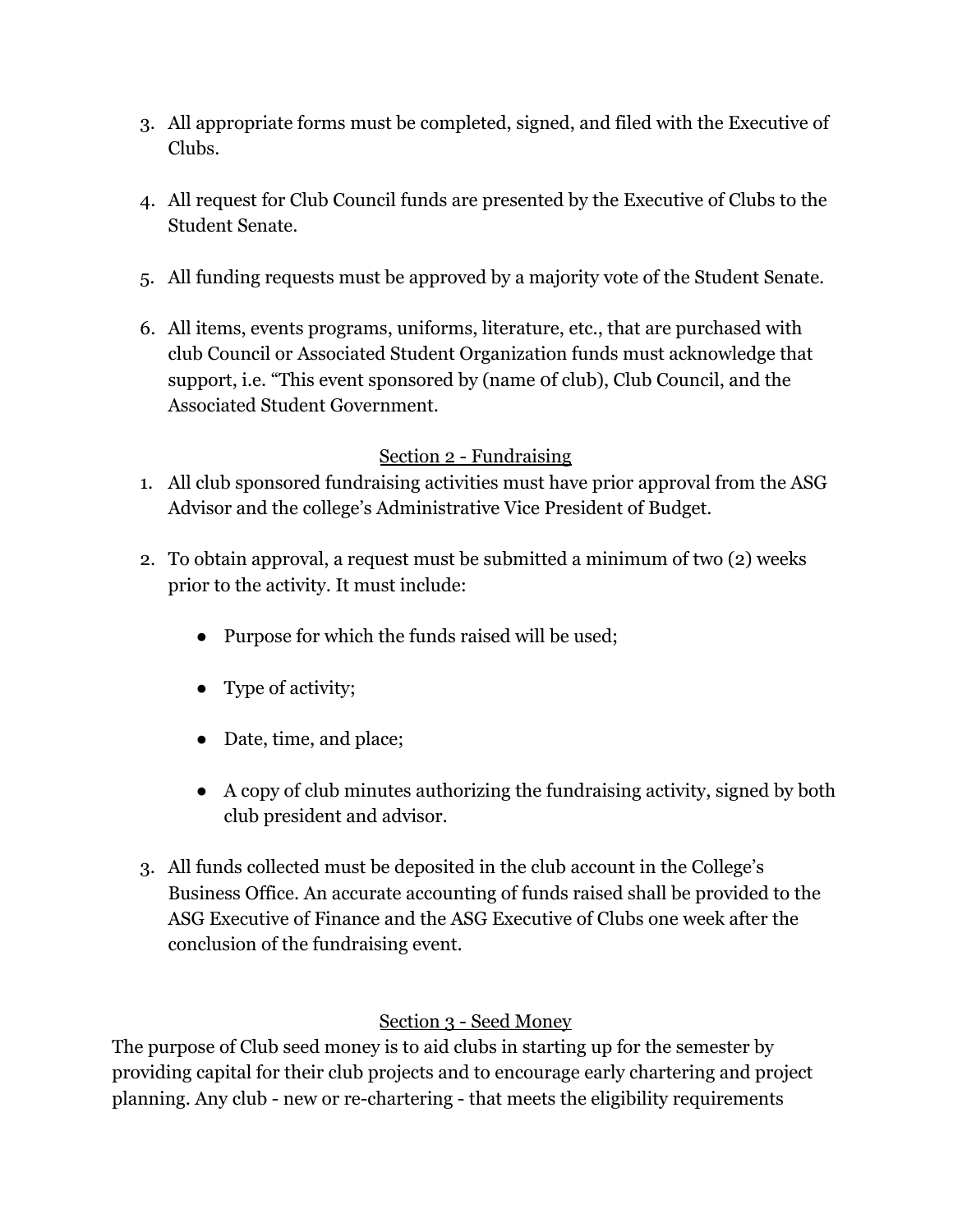detailed below can request for the Club seed money until the allocated budget is consumed.

- 1. Re-chartering clubs that have chartered on or before the Friday of the third week of a semester can request half of the maximum Club seed money. Re-chartering clubs that have chartered after the Friday of the third week of the semester are not eligible for the Club seed money.
- 2. New clubs that have chartered on or before the Friday of the third week of the semester can request the maximum Club seed money.
- 3. New clubs that have chartered after the Friday of the third week of the semester can request half of the maximum Club seed money.
- 4. Maximum seed money amount is \$100 per semester.
- 5. Club seed money is allocated on a first come-first serve basis until the entire allocated budget is consumed.

## Section 4 - Club Accounts

- 1. Club collections and disbursements are handled through the College Business Office.
- 2. All collections and expenditures shall be approved by the following:
	- Club Advisor
	- Club President
	- Dean of Student Life/ ASG Advisor

9/1/73

Revised 5/76

Retyped 7/76 WD/fz

Retyped 7/77 BE/kg

Revised 8/79 DW/ov

Revised 8/80 EB/fz